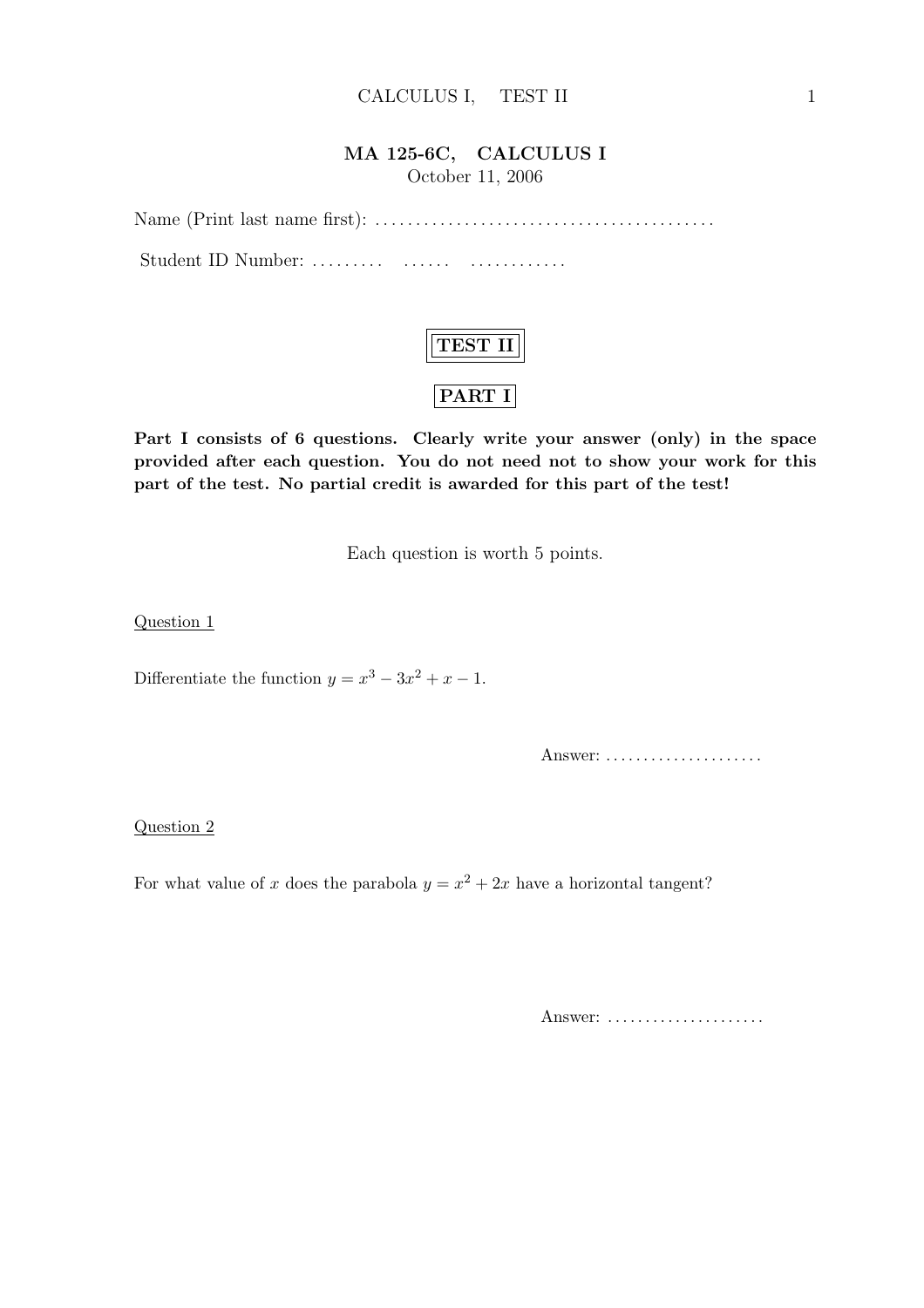### Question 3

Suppose  $g(x) = f(x) \cos x$  where  $f(0) = 3$  and  $f'(0) = -1$ . Find the numerical value of  $g'(0)$ .

Answer: ..................

### Question 4

If  $f(2) = 0$ ,  $f'(2) = 2$ ,  $g(2) = 2$ , and  $g'(2) = 0$ . Find the number

$$
\left(\frac{f}{g}\right)'(2).
$$

Answer: ..................

#### Question 5

Let  $h(x) = g(f(x))$  where  $f'(1) = -2$ ,  $f(1) = 3$ , and  $g'(3) = 5$ . Use the Chain Rule to find the numerical value of  $h'(1)$ .

Answer: ..................

### Question 6

If  $y = x + x^2$  and  $\frac{dx}{dt} = 2$ , find  $\frac{dy}{dt}$  when  $x = 0$ .

Answer: ..................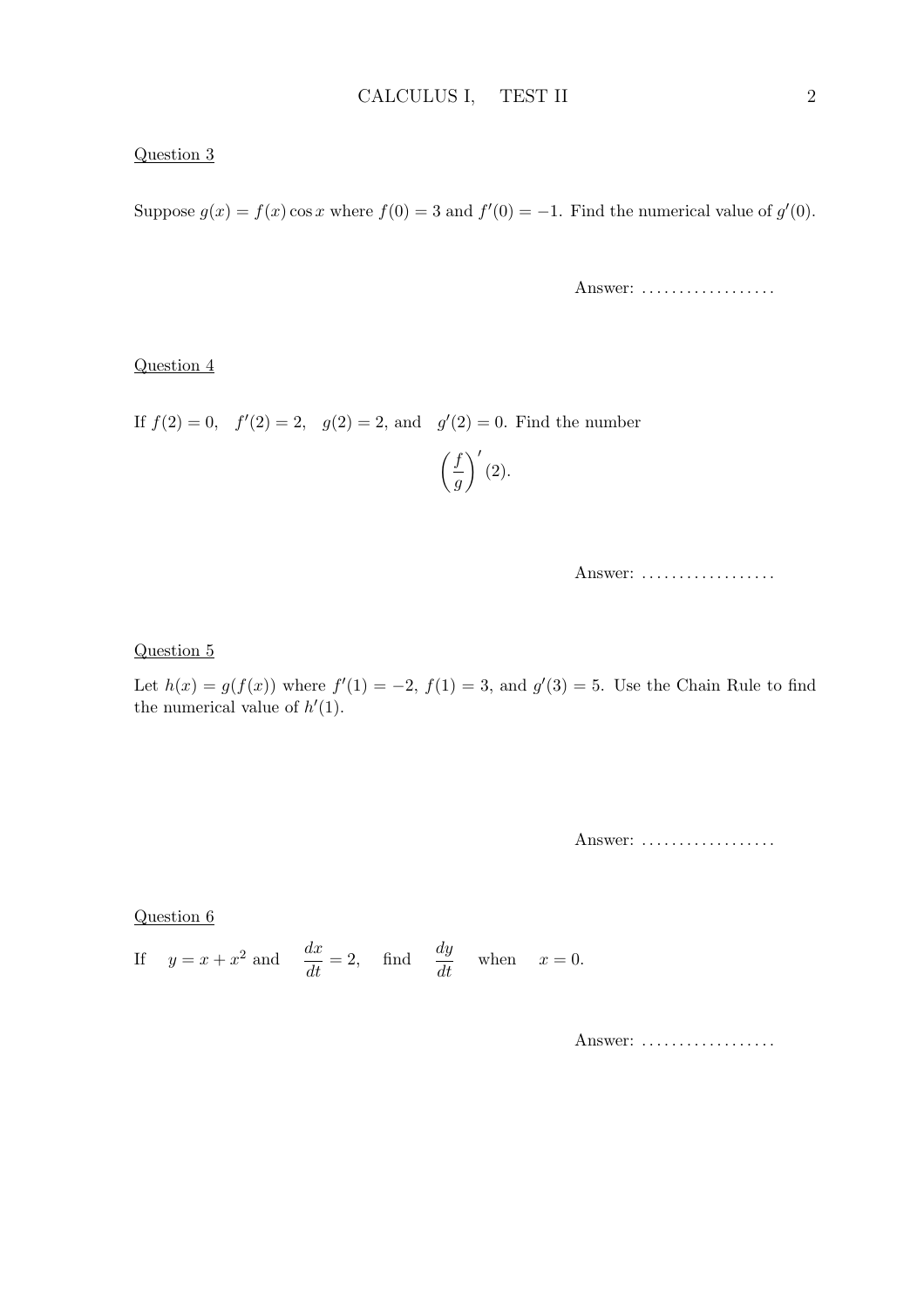### PART II

Each problem is worth 14 points.

Part II consists of 5 problems. You must show your work on this part of the test to get full credit. Displaying only the final answer (even if correct) without the relevant steps will not get full credit.

## Problem 1

(a) Differentiate the function

$$
h(t) = (t-1)^7(t+1)^8.
$$

(Simplify your answer!)

(b) Differentiate the function

$$
y = \frac{1 + \sin x}{x + \cos x}.
$$

(Simplify your answer!)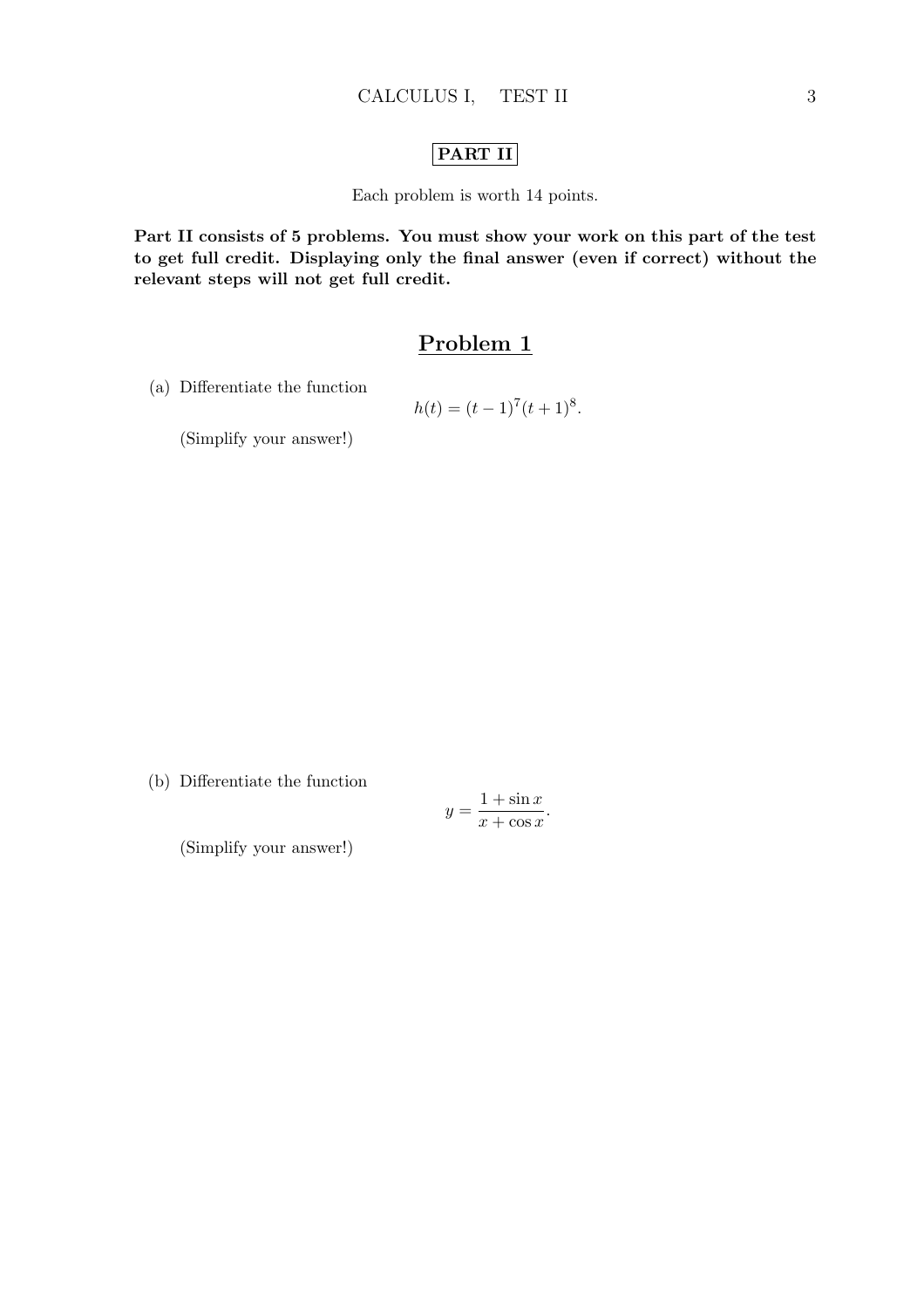(a) Find the derivative of the function

$$
G(x) = \left(\frac{x^2}{x+1}\right)^5.
$$

(Simplify your answer!)

(b) Find the derivative of the function

$$
y = \sin\left(\tan\sqrt{x}\right).
$$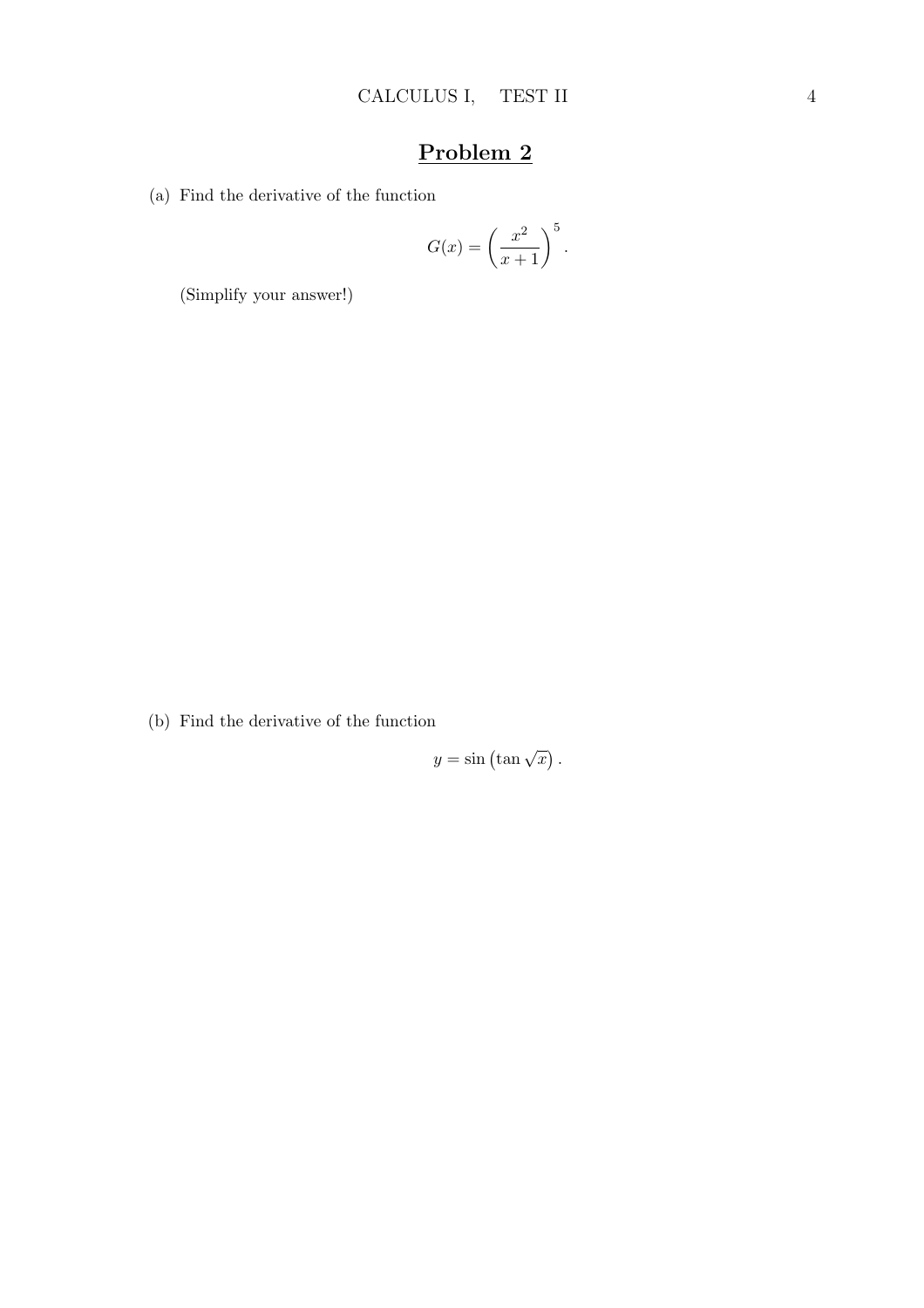(a) Use implicit differentiation to find an equation of the tangent line to the curve

$$
x^2 + xy + y^2 = 1
$$

at the point  $(-1, 1)$ .

(b) Find  $dy/dx$  by implicit differentiation when it is known that

$$
y\sin(x^2) = x\sin(y^2).
$$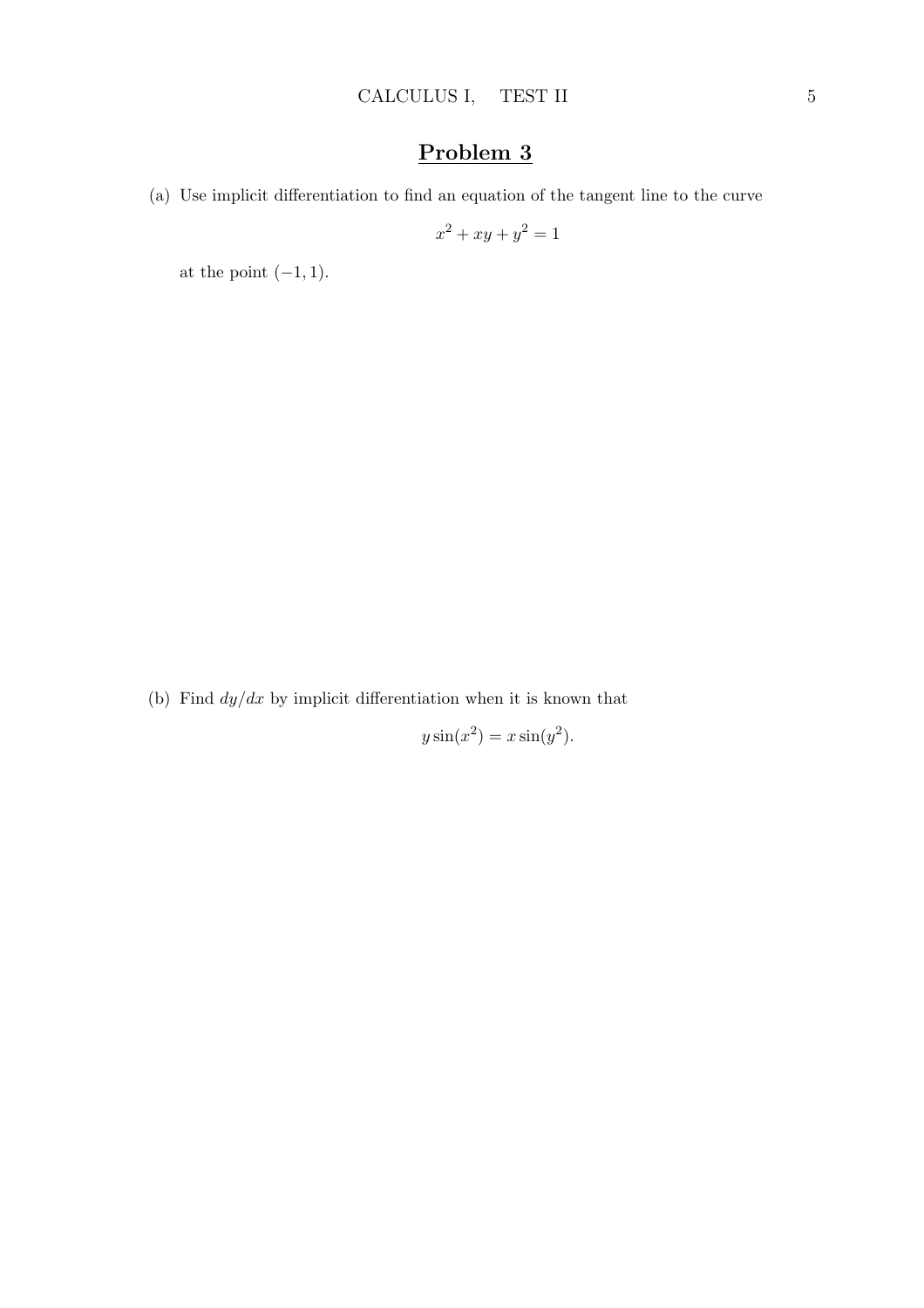For what (numerical) values of a and b is the line  $4x + y = b$  tangent to the parabola  $y = ax^2$ when  $x = 2$ ?